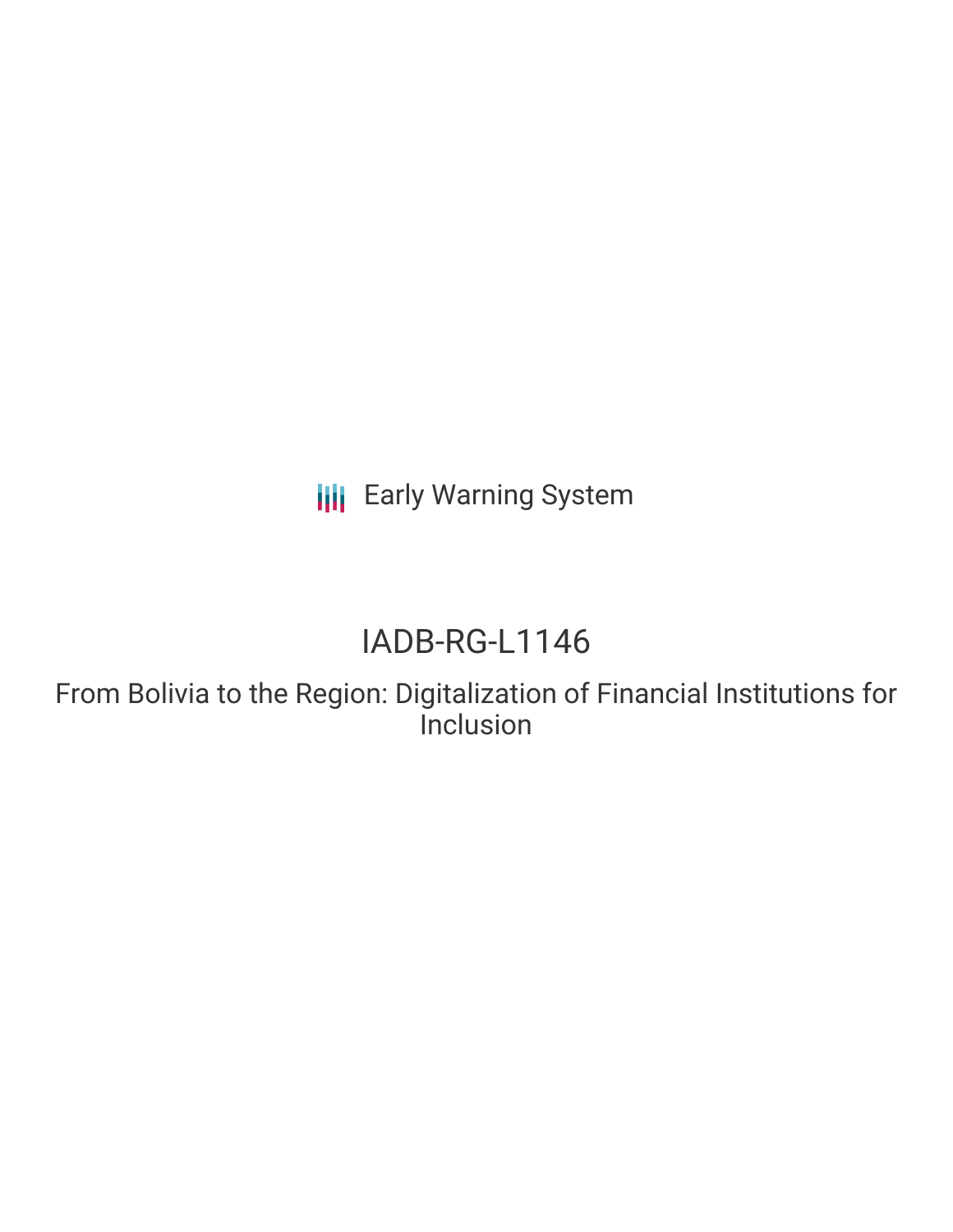

### **Quick Facts**

| <b>Financial Institutions</b>  | Inter-American Development Bank (IADB) |
|--------------------------------|----------------------------------------|
| <b>Status</b>                  | Active                                 |
| <b>Bank Risk Rating</b>        | C                                      |
| <b>Voting Date</b>             | 2020-10-28                             |
| <b>Borrower</b>                | Regional                               |
| <b>Sectors</b>                 | Finance                                |
| <b>Investment Type(s)</b>      | Loan                                   |
| <b>Investment Amount (USD)</b> | $$1.00$ million                        |
| <b>Project Cost (USD)</b>      | $$3.15$ million                        |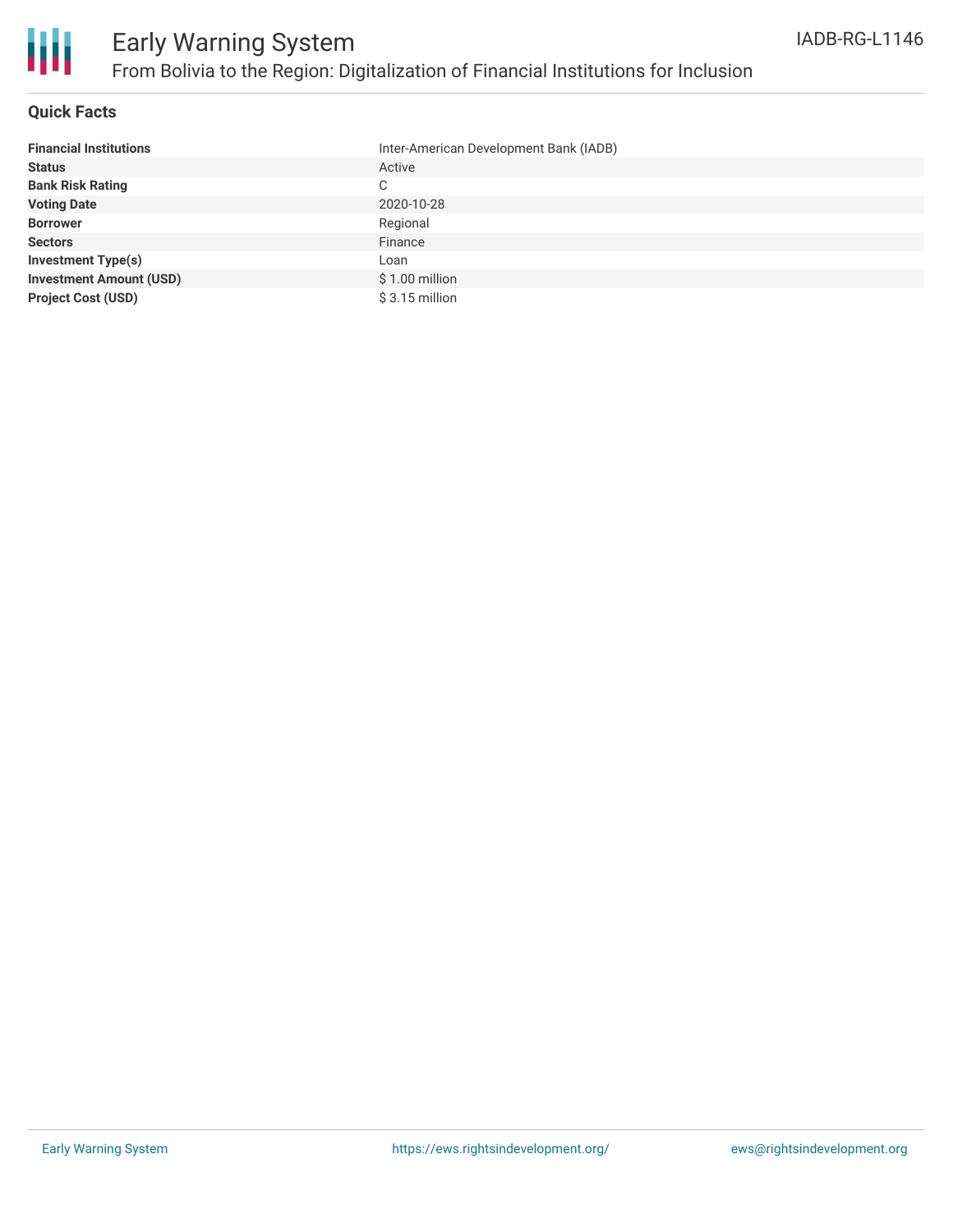

## **Project Description**

Consolidate in Bolivia and internationalize the services provided by "Ultracreditos" which offers banks and microfinance institutions an integral solution of Fintech as a Service ("FaaS") that allows them to offer and convert multiple types of loans (mortgages, car loans, personal loans, credit cards) and open bank accounts 100% online.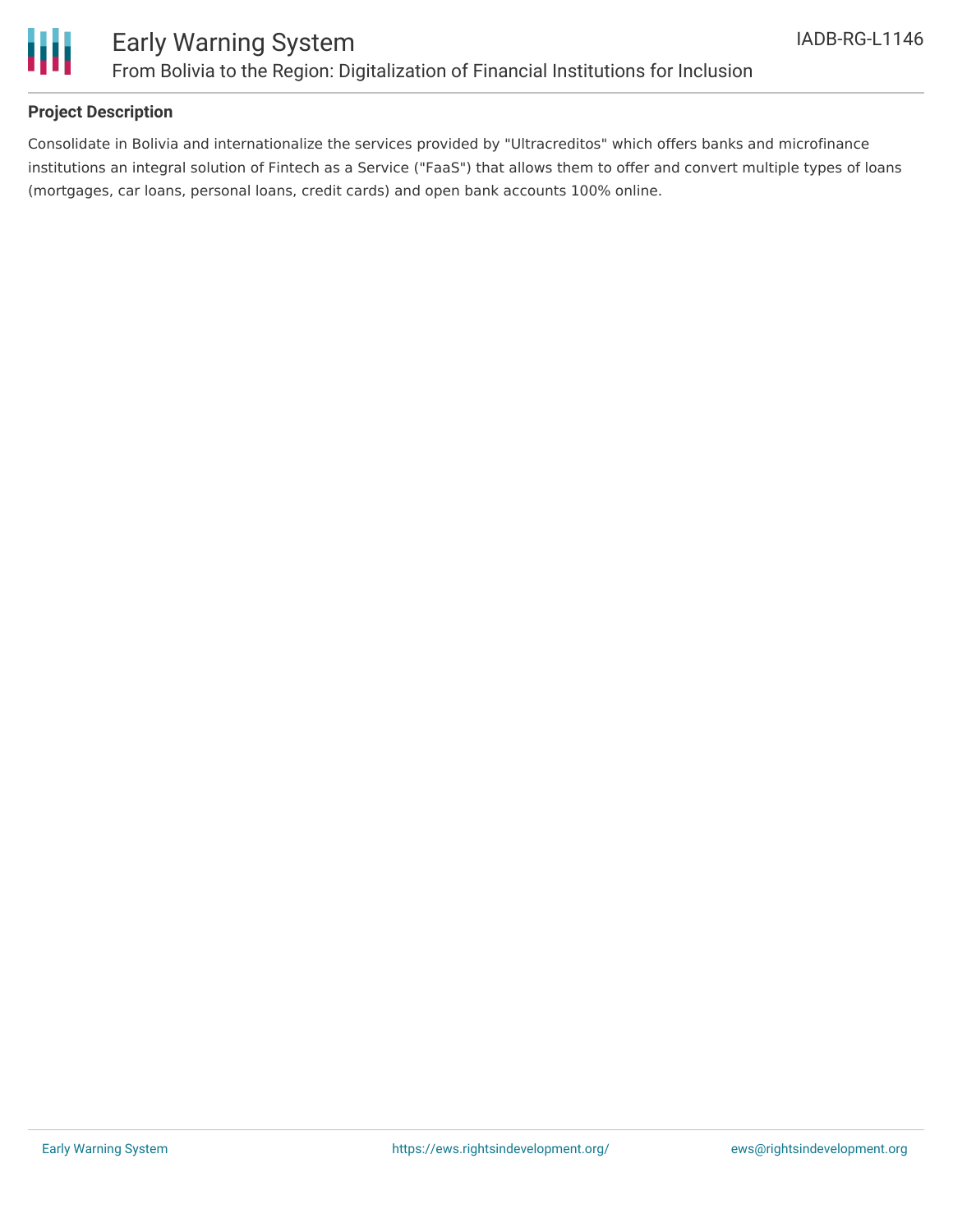# Ш

# **Investment Description**

• Inter-American Development Bank (IADB)

# **Financial Intermediary**

Financial Intermediary: A commercial bank or financial institution that receives funds from a development bank. A financial intermediary then lends these funds to their clients (private actors) in the form of loans, bonds, guarantees and equity shares. Financial intermediaries include insurance, pension and equity funds. The direct financial relationship is between the development bank and the financial intermediary.

[Ultracreditos](file:///actor/3795/) (Financial Intermediary)